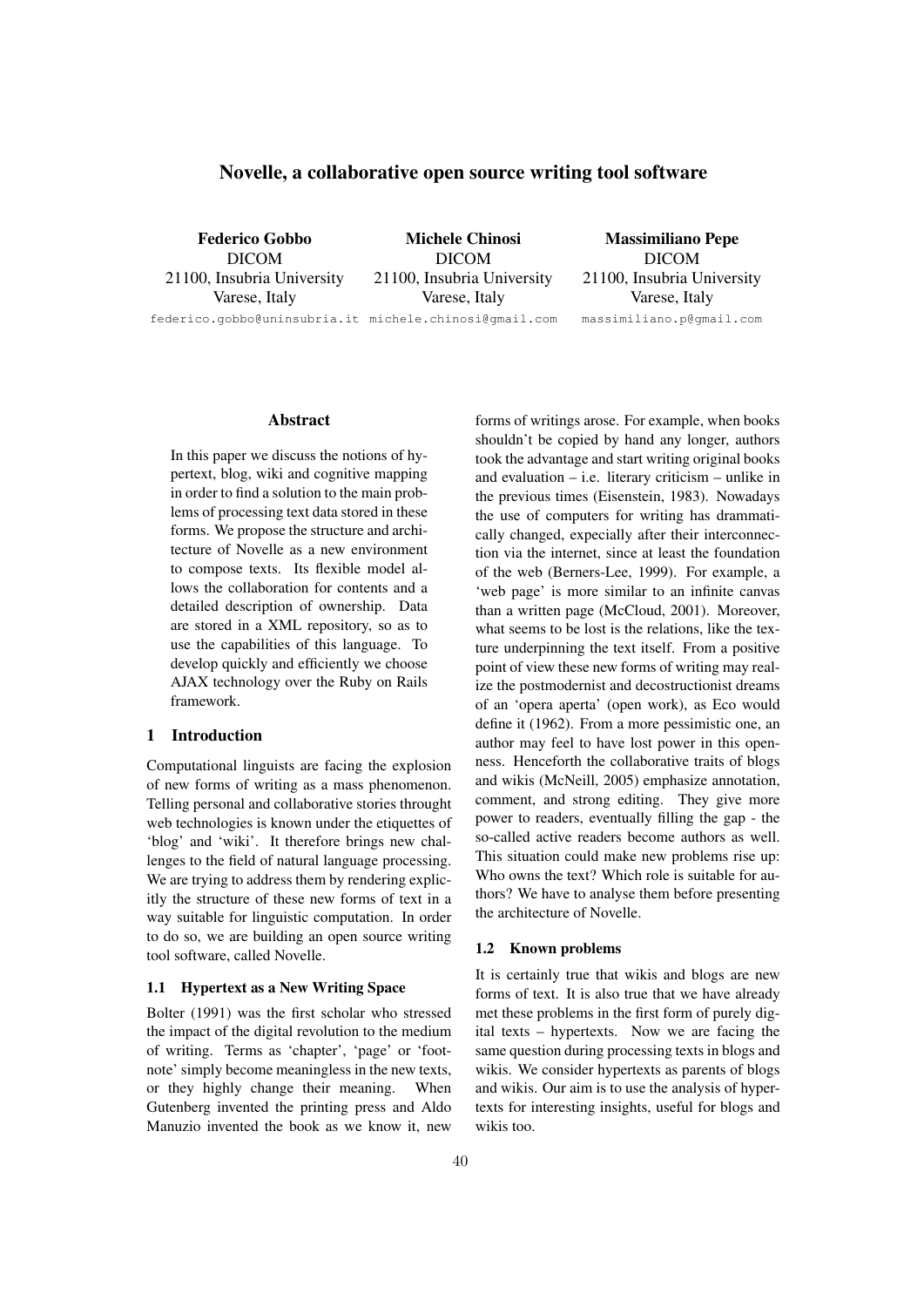Following the example of Landow (1994), we will call the autonomous units of a hypertext *lexias* (from 'lexicon'), a word coined by Roland Barthes (1970). Consequently, a hypertext is a set of lexias. In hypertexts transitions from one lexia to another are not necessarily sequential, but navigational. The main problems of hypertexts, acknowledged since the beginning, have been traced as follows (Nelson, 1992):

- *The framing problem*, i.e. creating arbitrary closed contexts of very large document collections. When extracting sub-collections, some links may be cut off.
- *Comparing complex alternatives*, i.e. to get parallel or alternate versions of the same document in a simple and effective way, one of the main goal of Xanadu, the ultimate "global hypertext" dreamt by Nelson.
- *Typology of links*, i.e. when links become too many, we need a typology for links, avoiding confusion to the reader/author.
- *Version control*, as the system should keep track of the history of every document, saving differences and pointing out correspondencies.

We take from wikis the concept of document history and its consequences. We consider it as a good approximation of the 'version control' concept as shown above.

In wikis every document keeps track of its own history: *creating* a document means to start a history, *editing* a document to move ahead, *restoring* to move back onto the history timeline, *destroying* a document to stop the history itself. Moreover, a *sandbox* is a temporary view of a document itself - i.e. a sandbox can not cause a change in the history (Cunningham and Leuf, 2001). Figure 1 shows the model.



Figure 1: The document history model

History snapshots of the timeline may be considered as permanent views, i.e. views with a timestamp. Consequently, except in the case of sandboxes, every change in the document cannot be erased. This model will have a strong impact on the role of links and on the underpinning structure of Novelle itself.

## 2 The Structure of Novelle

Our aim is to create an open source hypertext modeling software, called Novelle. 'Novelle' is an Italian old-fashioned word meaning 'novels', and in German it means 'novel' too. It resembles the English word 'novel' and the French word 'nuovelle'. We believe that this name is clearly understable to every people educated in a European-based culture, and this is why we have chosen it.

The emphasis on narrativity takes into account the use of blogs as public diaries on the web, that is still the main current interpretation of this literary genre, or *metagenre* (McNeill, 2005). Furthermore we noticed that blogs and wikis are currently subjected to osmosis, because they have in common the underlying core technology. So blogs are a literary metagenre which started as authored personal diaries or journals. Now they try to collect themselves in so-called 'blogspheres'. On the other side, wikis started as collective works where each entry is not owned by a single author - e.g. Wikipedia (2005). Now personal wiki tools are arising for brainstorming and mind mapping. See Section 4 for further aspects.

#### 2.1 The Problem of Ownership

The main difference between blogs and wikis is in the ownership of documents. Most blogs follow the *annotation model*, where a single lexia is central and the others are comments, sometimes in threads. Every lexia is authored and changes are minimal. People prefer commenting instead of editing. The paradigm is "write once, read many".

On the contrary, in wikis no lexia is authored and there is no hierarchy between lexias. In fact a document is still a set of lexias, but every document is only the set of historical versions of the document itself. Generally, people avoid commenting, preferring to edit each document. The paradigm is "write many, read many" (Cunningham and Leuf, 2001).

We believe that ownership has an important role and we do not want to force our users to take a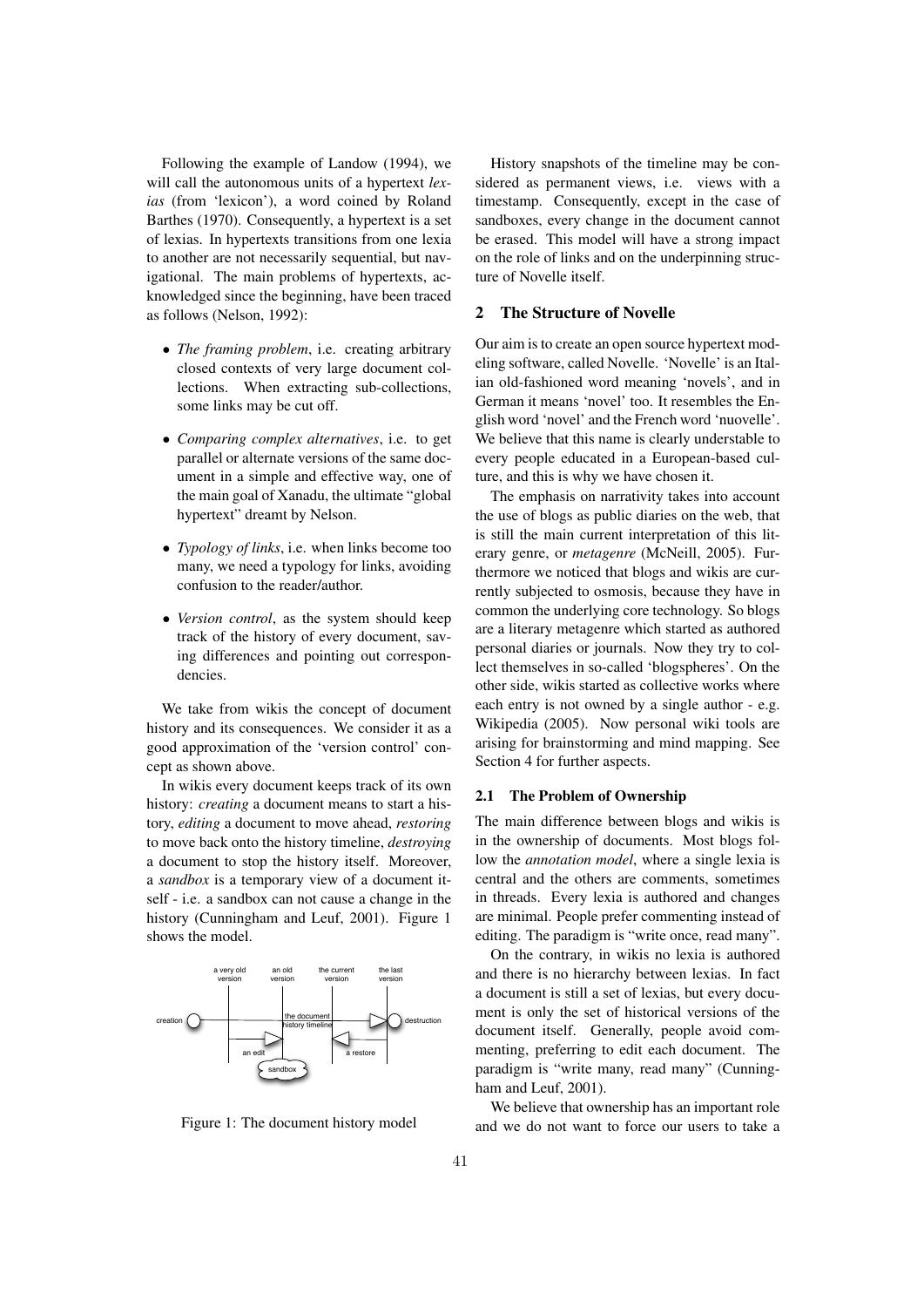non-attributive copyright licence to their work. We consider the Creative Commons model as the most suitable one to let each author choose the rights to reserve (Lessig, 2004). Narrative writings or essays are creative works and they generally treat ownership as authorship, even for the most enthusiastic fellows of free culture (Stallman, 2001).

#### 2.2 The Representation of Context

In the structure of Novelle we are trying to retain authorship and the core concept of document history of wikis through a typology of links, taking what we consider the best of the two worlds of blogs and wikis.

In Novelle each user owns his own lexias, and the relations between them, i.e. links. Furthermore authors are free to read and to link other users' lexias. In other words, each user does permit everyone to link its own lexias for free, at the condition that the others do the same. Every user may recall the link list on each element (e.g. a single word) of his lexias at every time, but he can not destroy them. Lexias may be commented by every user, but the author may retain for himself the right to edit. This decision has to be taken when a lexia is created.

If a user lets others edit some lexias, he has the right to retain or refuse the attribution when other users have edited it. In the first instance, the edited version simply moves ahead the document history. In the second one, the last user, who has edited the lexia, may claim the attribution for himself. The lexia will be marked as a derivative work from the original one, and a new document history timeline will start (see Figure 2). Authors may choose this right with the No-Deriv option of the Creative Commons licences (Lessig, 2004).



Figure 2: How to create derivative works

If nobody claims the document for himself, it will fall in the public domain. The set of lexias in the public domain will form a special document, owned by a special user, called Public Domain. If the author refuses the permission to create derivative works, i.e. to edit his own lexias, users still have the right to comment the author's work. So as to come to terms with this idea, we need a concept invented by Nelson (1992), i.e. *transclusion*.



Figure 3: How transclusion works

Rather than copy-and-paste contents from a lexia, a user may recall a quotation of the author's lexia and write a comment in the surroundings. In doing so, the link list of the author's lexia will be updated with a special citation link marker, called *quotation link* (see later for details). Usually, the quotation will be 'frozen', as in the moment where it was transcluded (see Figure 3). Consequently the transclusion resembles a copiedand-pasted text chunk, but the link to the original document will always be consistent, i.e. neither it expires nor it returns an error. Otherwise the user who has transcluded the quotation may choose to keep updated the links to the original document. This choice has to be made when the transclusion is done.



Figure 4: An up-to-date transclusion

If so, the transcluded quotation will update automatically, following the history timeline of the original document. For example, if the original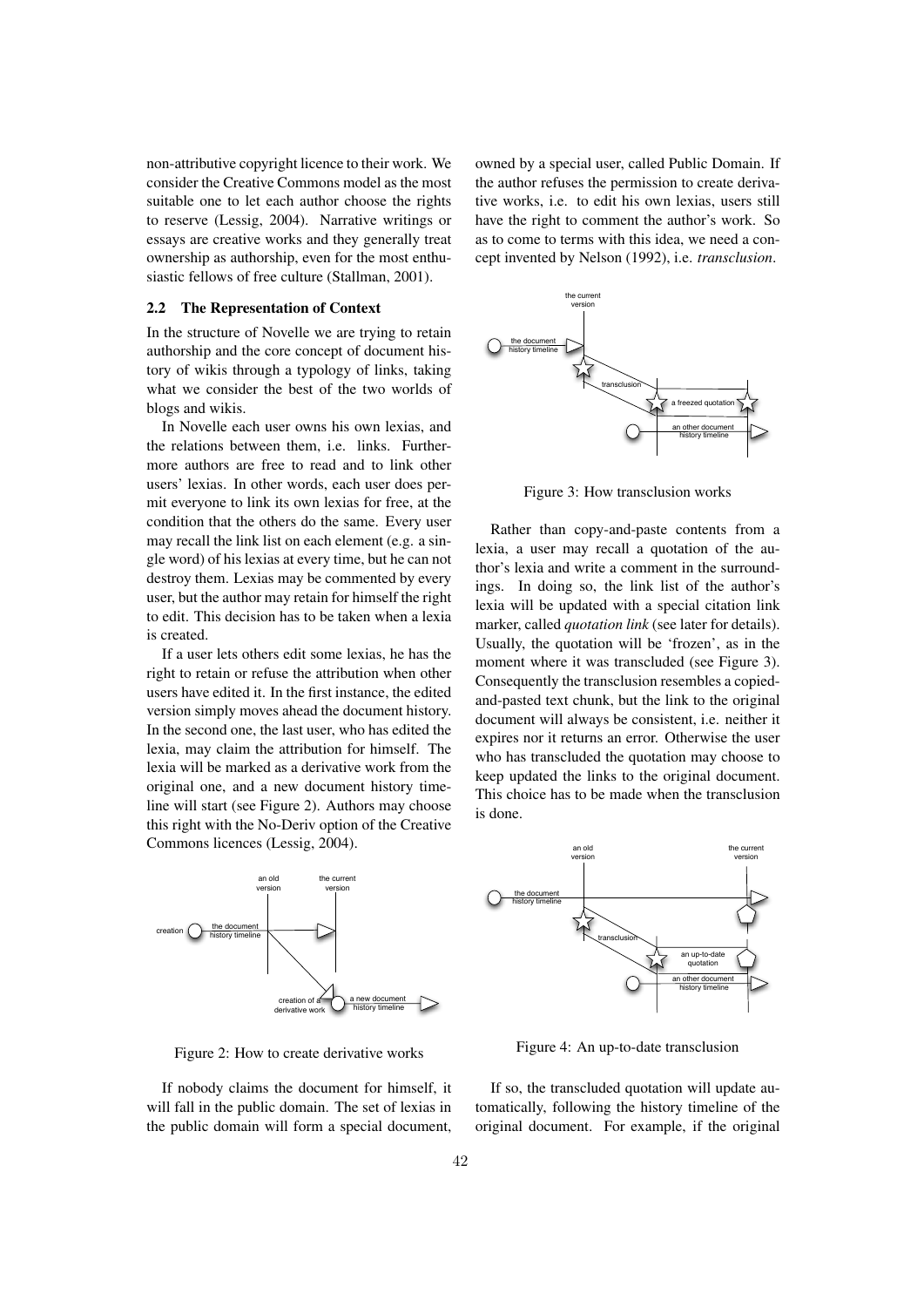document changes topic from stars to pentagons, the quotation transcluded will change topic too (see Figure 4).

#### 2.3 Contents and the Typology of Links

Following our model of ownership, there are at least two categories of links: shallow links and deep links. By *shallow links* we mean visual links occurring in a single canvas, usually owned by the same author. These will represent iconically the relationship space of lexias, as explained by Mc-Cloud, talking about web comics (2001). They are particularly useful when comparing parallel versions of the same text, e.g. digital variants (see Conclusions).

We consider a web page, or better a web canvas, as a *view of lexias*, i.e. a group of lexias and their relations visually shown with shallow links. A set of lexias is a *document*. Every author has the right to decide the relation type of a set of lexias, i.e. to form a document. A document can also be considered as a collection of history timelines, i.e. the set of related lexias and their versions. The set of documents is the *docuverse*, a word coined by Nelson (1992). We use the word docuverse, unlikely the original sense, with the meaning of a set of documents owned by a single author.

Every document can be viewed within a web canvas, but users may click on a deep link and so change view. With *deep links* we mean links which let the user change view, i.e. rearrange elements in the web canvas for revealing shallow links between lexias, belonging to the same document or not. Therefore a web canvas may show relations between views owned by different authors. We consider quotation links, i.e. links created by transclusion, as a special kind of deep links. Authors may create specific views adding labels to links. The set of labels will form a typology of links, customized by every user and even shared, on demand of users' desires.

With our typology of links, we aim to solve the framing problem as defined in Section 1.2. We want to model views as dynamic objects - the creation of context will be still arbitrary, but changes are very easily. We would also provide a user facility for choosing the right licence for every lexia, following the model of Creative Commons licences (Lessig, 2004).

## 3 The Architecture of Novelle

We have considered many hypotheses in order to choose a first layer architecture to save a repository. We used a multi-tier model based on XML. Our idea is based on merging together some of the most common design techniques used in blogs and wikis. Recently previous implementation techniques have been studied from their new aspects to find innovative web technologies. A basic scheme of Novelle architecture is presented in Figure 5. The first layer is the most important. It is based on



Figure 5: Novelle: multi-tier architecture

an infrastructure for storing effectively data repository in order to obtain the best performances. We have studied two alternatives for the repository. On one side we have different techniques to map XML trees onto a database management system. On the other side we may map XML trees directly on a filesystem – see below for details.

The second layer is represented by XML. Messages, data and metadata are exchanged between layers using the capability of this language. This allows to treat data and metadata on different level of abstraction.

The *Ruby on Rails* (2006) framework permits us to quickly develop web applications without rewriting common functions and classes.

We used the *Asyncronous Javascript And XML* (or AJAX) paradigm to create the graphical user interface. AJAX function lets the communication works asyncronously between a client and a server through a set of messages based on HTTP protocol and XML (Garrett, 2005).

#### 3.1 XML repository

We chose to use XML trees to store together data, metadata, messages and their meanings because it has some benefits. The most important is storing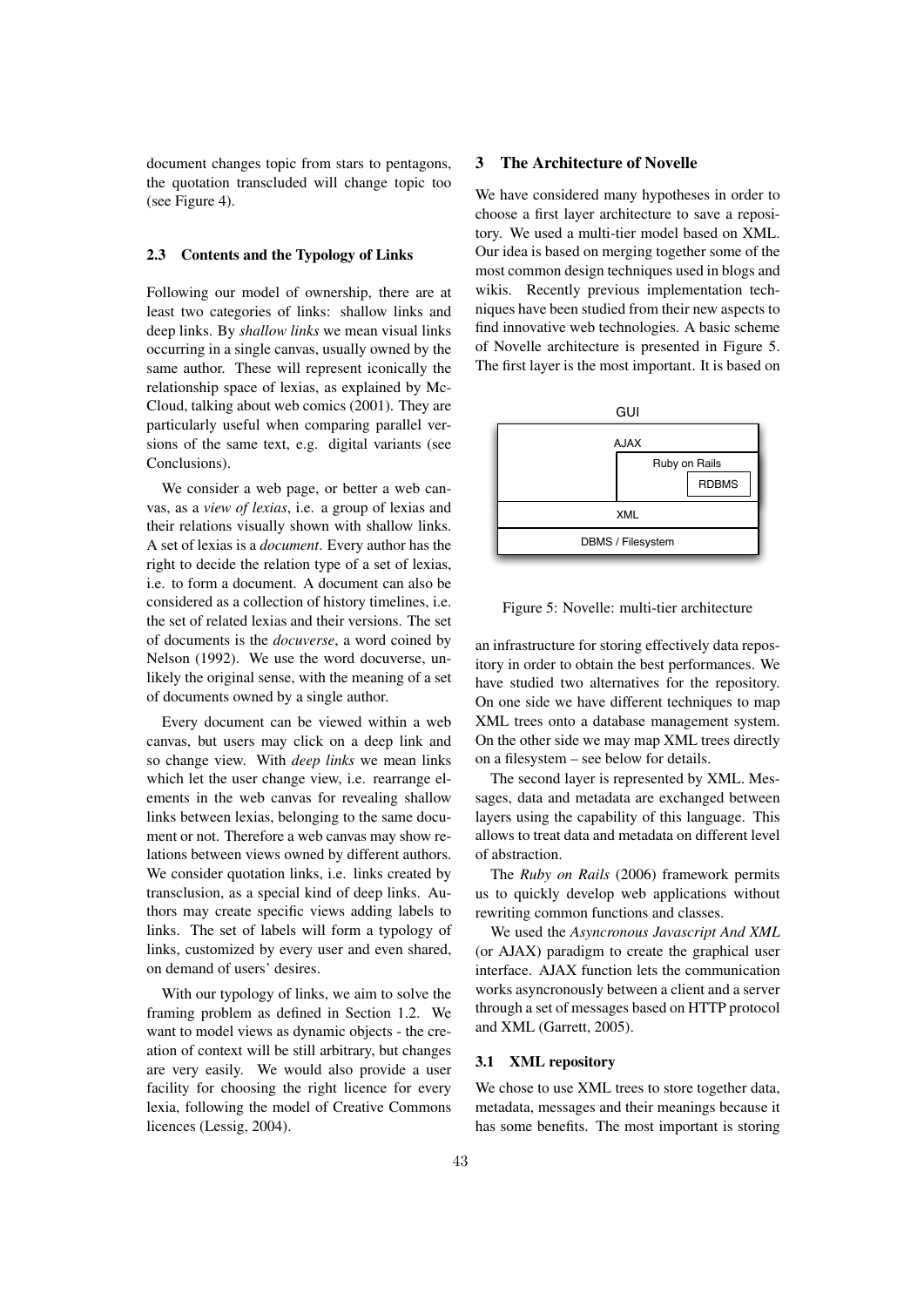XML data. The other benefits of a native XML solution are: the storing without mapping your XML to some other data structure like objects, classes or tables; the neatness of the structure; the underlying technology from the abstract layer to the physical ones is based on a unique standard, widely accepted by the community. Data may be entered and retrieved as XML. Another advantage is flexibility, gained through the semi-structured nature of XML and the schema independent model used by most of native XML databases. This is especially valuable when you have very complex XML structures that would be difficult or impossible to map to a more structured database. At this time there are not XML databases so stable to be used into project of this kind.

*Xindice* (developed by Apache Group) proved better than others. Apache Xindice is a database designed from the ground up to store XML data or what is more commonly referred to as a native XML database. It stores short XML documents in collections with runtime generation of indexes. Unfortunately Xindice seems not to have been developed any more since April 2004.

Another native XML database, more usable and supported, is *eXist*. eXist is growing quickly and it implements some functionalities of Xindice. The standards support is not completed and some functions are currently being rewritten directly embedded into the software. After doing many tests on it, it reveals worse performances with respect to other platforms, even if it is more complete in comparison to the others.

Anyway our interest keeps focusing on them waiting for the first stable release effectively usable in Novelle. We have considered the possibility to map XML trees to relational or objectoriented database management systems that support XML. We can map directly an XML tree into a memory tree structure, made up with classes and objects, with object-oriented databases, as we can see in *Ozone* project (2006). The last stable version of Ozone was released in 2004. The main problem with Ozone - and with others OODBMS - is the overhead requested to the memory for storing a complex tree. On the other side, many RDBMS with XML support map directly an XML tree to an entity-relationship schema. In some instances XML trees are stored as Binary Large Object, or BLOB, into one big table. In other situations XML trees are parsed, splitted and finally stored in tables where attributes have the same names than XML nodes.

Ronald Bourret (2006) mantains and updates a very comprehensive list of native XML databases on his web site.

While we are waiting for a native XML database stable and useful for our project, we have decided to get inspiration from the common idea used in many blogs and wikis. Most of these architectures are used to store messages in a structure that is similar to a directory tree saved on filesystem. Often this idea is only developed to present to users messages organized in collection ordered by time (e.g. blogs), but all the platforms are based on RDBMS. We have found in our research only one other project in which messages are stored directly on filesystem: the *Gblog* project (Gblog, 2005). Nobody usually adopt this solution because the security of the web site is less strong. In order to represent messages archives the most common structure is the triple *../year/month/day/..*. In our assumption, a message is a history. Therefore a structure of this kind works very well with our idea. We are going to build a filesystem timebased structure in which we can directly map our messages i.e. our histories. This structure is also a tree. We can write also an XML document that mantains an architecture scheme with some indexes to speed up queries. Moreover, we store with a message another XML document representing all the past history (i.e. the paths) of the message.

So as to sum up, every time a user stores a message, he has to save the first XML document with the message, then saves or updates a second XML document representing its past history and finally saves or updates a third XML message with filesystem directory tree. The overhead on bandwith and net speed of this solution does not let users notice significant differences, even though it is necessary to grant writing permissions to everyone on the entire repository. Having a native XML database will give the advantage of saving XML documents in a rapid, neat and indicized way, in order to be able to execute efficient queries on the repository.

#### 3.2 eXtensible Markup Language

We chose XML as language and meta-language because we needed to be able to save messages with their meanings. Every lexia is saved with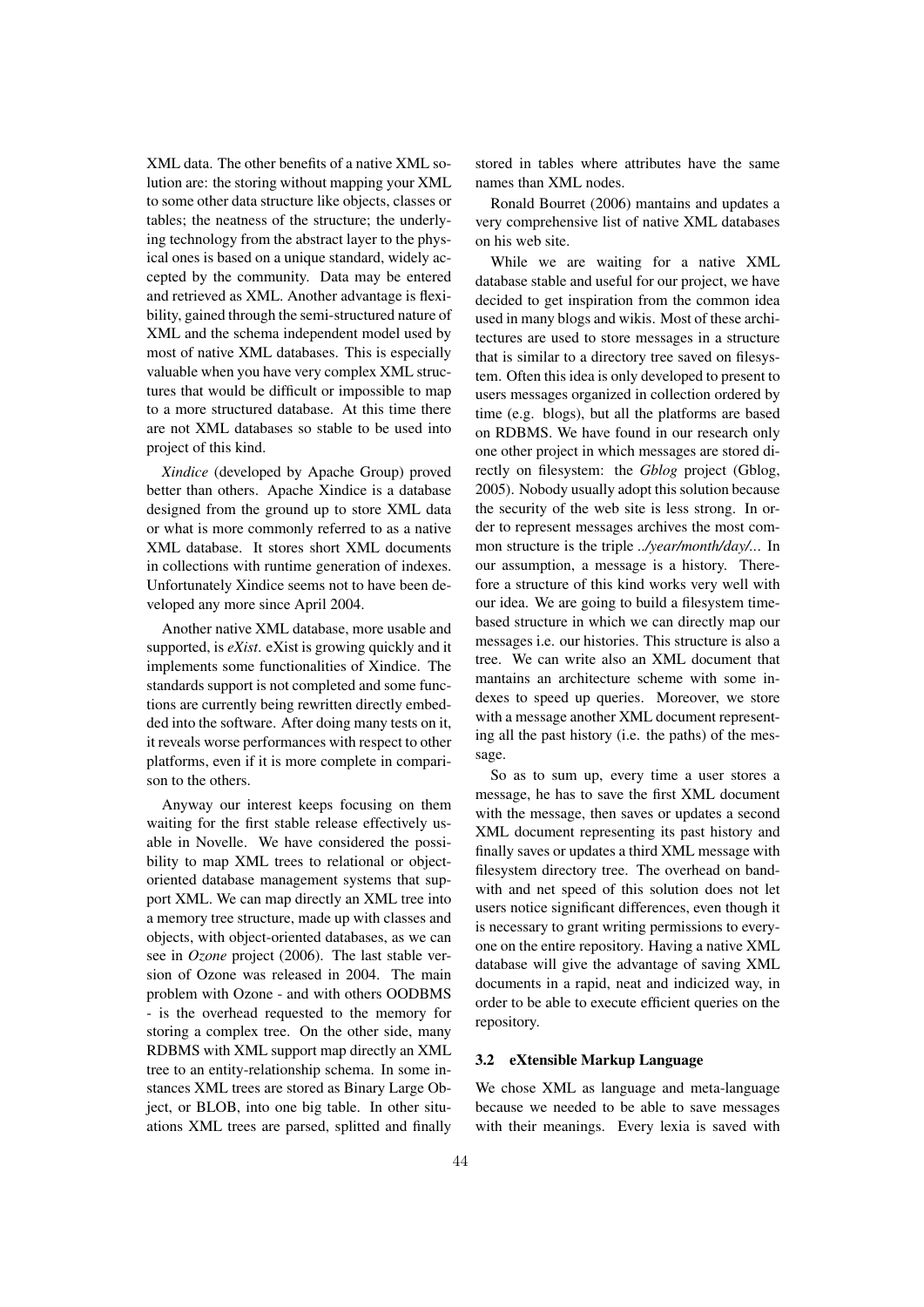some tags and attributes which describe its meaning. The possibility of storing separately data from their representations lets a system access more quickly to a data and extract the requested information. XML is a W3C standard and this makes our project ready to be changed and extended, as well as to be connected with other applications and services (XML, 2005). XML will be used to represent data, metadata, link typing, messages and paths map, and to exchange messages betweeen different layers.

## 3.3 Ruby on Rails

*Ruby on Rails*, or RoR, is a framework rich in extensions and libraries with licences suitable for our usage, in particular *XML Builder* and *gdiff/gpatch*. The first library offers a set of classes which allows to generate XML code in a simple way (Builder, 2006). Gdiff/gpatch library is an implementation of the *gdiff* protocol, that creates a patch from two files and then a new file from one of the previous files and the patch (Gdiff, 2005). Using this library we are going to be able to store the history and the last version in an easy way and saving space. Creating a document is therefore a sequence of patches. Storing works in the same way, that is executing a gdiff protocol and storing the new patch. Moving across the document history means retrieving a number of patch commands until you reach the desired version of the document.

Ruby on Rails does not support native XML databases at this time, therefore in our architecture there will be provisionally a relational DBMS dedicated to RoR, which had no problem with a filesystem repository.

## 3.4 Asyncronous Javascript And XML

AJAX is not a technology in itself but a term that refers to the use of a group of technologies together, in particular Javascript and XML. In other words AJAX is a web development technique for creating interactive web applications using a combination of XHTML and CSS, Document Object Model (or DOM), the *XMLHTTPRequest* object (Wikipedia, 2005).

AJAX paradigm has been recently defined, when someone has rediscovered a simple function originally developed by Microsoft as ActiveX control. This function, named *XMLHTTPRequest* lets clients ask servers for some particular data using asyncronous handshake. In this way users can continue using web application (typically filling web forms) while the client and the server exchange data and messages. Other developers have published a concurrent version of this function for other browsers than Internet Explorer, like Mozilla/Gecko, Opera and Safari. The web pages builded with this technology give the impression to have dynamic content. Important examples builded with AJAX paradigm are Gmail by Google, Writely, Kiko, Webnote, Meebo. Using AJAX to develop web applications and web services needs some attention. First of all Javascript must not be disabled in browsers. It is also necessary to pay attention to estimate correctly the time spent in exchanging messages between client and server so to exploit the good capabilities gained with AJAX, fully supported by and integrated in Ruby on Rails.

## 3.5 Access points

We are going to add to every view of Novelle a search engine that returns a list of meanings and a set of link between them. These links are represented in our project with images. Every image is itself a map that the user can surf and/or open to increase details level. When the user has found the message, he can access to it simply clicking on it. An user can comment or modify every lexia, if these actions are granted by the original author, as explained above. Users can create new links between lexias and they can describe what kind of link they intend to create through appropriate link type. These modifications are stored using the document history model of Novelle through following patch.

## 4 Related Works

The main source of Novelle are wikis and blogs. While wikis have spread from a detailed design (Cunningham and Leuf, 2001), unfortunately blogs have not been designed under a model. So we have tested and compared the most used tools available for blogging: Bloggers, WordPress, MovableType and LiveJournal.

Generally speaking, we find that the personal public diary metaphor behind blogs (McNeill, 2005) may bring to an unsatisfactory representation of the context. The only way to retrieve information is through a search engine or a calendar, i.e. the date of the 'post' – a lexia in the jargon of bloggers.

Moreover, we use some new web applications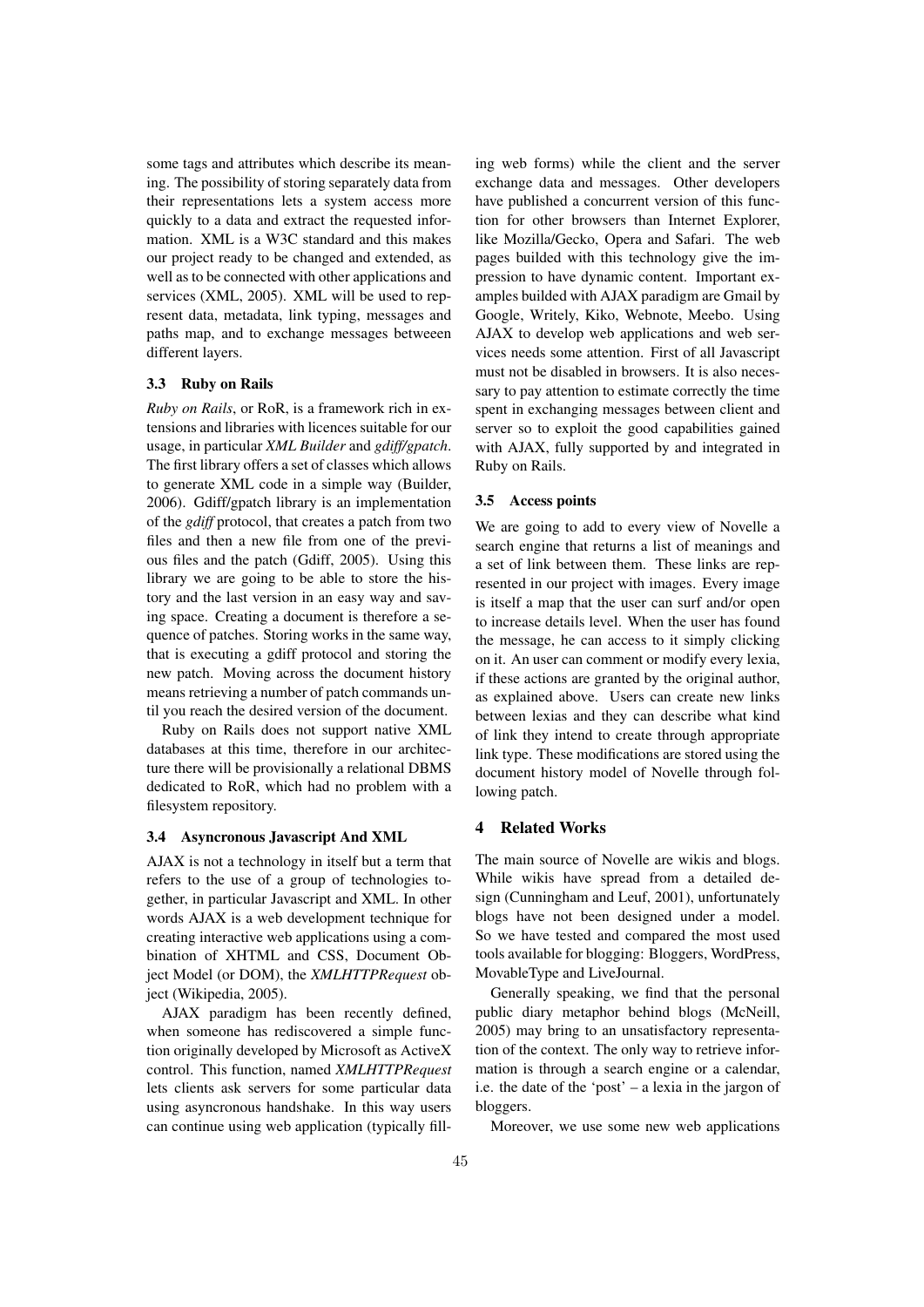to take and share notes or to browser everyone's bookmarks, e.g. del.icio.us. Mostly, these web applications oriented to writing give a strong emphasis on collaboration and sharing. This led us to rethink ownership and to use the Creative Commons model to design the contents of Novelle.

Finally, we noticed that personal wikis are used for storing cognitive maps of individuals and brainstorming. This use was already thought by the founders of wikis (Cunningham and Leuf, 2001), but it has not been widely explored in practics, as far as the authors know. However, this direction of work is not actually new - concept and mind mapping, the two main paradigms for cognitive maps, have been used for several years.

Concept mapping has been used at least in education for over thirty years, in particular at the Cornell University, where Piaget's ideas gave the roots to the *assimilation theory* by David Ausubel. Very briefly, concept maps show the relationships between concepts labelling both nodes and arcs. Every arc always has a definite direction, i.e. arcs are arrows (Novak, 1998).

In contrast, mind maps spread from a centre, with branches radiating out. Furthermore, mind maps, as thought and copyrighted by Tony Buzan, can label only nodes, not arcs. The resulting shape of mind maps is sometimes similar to neurons' (Buzan, 2000).

We have tested both concept and mind mapping software tools, available for free or in a trial period. In particular, CmapTools software is currently used at the Cornell University and it is free as a client. It may run on CmapServers, and it is a very good way to share the knowledge stored in cognitive maps. Unfortunately, it does not collect data in a format suitable for the web, and it does not permit to view concepts across cognitive maps owned by different users (Tergan, 2005). More, concept maps require a learning curve very high when started to be used, at least in our experience. On the contrary, mind maps are by far more intuitive.

There are a lot of mind mapping tools, which are clones of MindJet MindManager, the official software for Buzan's mind mapping. The mind mapping tool we were looking for should have had an open source licence, used a format for data storage suitable for the web, and been cross-platform. In fact, Freemind, as the closest approximation of our needs (Mueller, 2000), succeeded in running on the three major operating systems available, without sensible differences.



Figure 6: Our free mind map for Novelle

Even if we like the idea behind mind maps, we need to have a multiauthored environment, where arcs may be labeled. In other terms, the centre of the map should change according to the user's desire. That is why we thought about web canvas as document views. If we consider documents as free mind maps, the nodes will be lexias and the arcs will be links.

Apart from wikis, blogs, and cognitive mapping, we were also inspired by the experiences of early hypertext writing tools, in particular Intermedia and Storyspace. In fact, they were used expecially in academic writing with some success. Intermedia is no more developed and nobody of us had the opportunity to try it (Landow, 1994). Storyspace is currently distributed by Eastgate (2005), and we have used it for a time. However, in our opinion Storyspace is a product of its time and in fact it isn't a web application. Although it is possible to label links, it lacks a lot of features we need. Moreover, no hypertext writing tool available is released under an open source licence. We hope that Novelle will bridge this gap - we will choose the exact licence when our first public release is ready.

We are persuaded that there is no contradiction in collaborative mind mapping and academic writing. Maybe it is not by chance that Eastgate has also released a "personal content management assistant" (Eastgate, 2006). Our purpose is to bring back again collaborative writing and free brainstorming, as it should be.